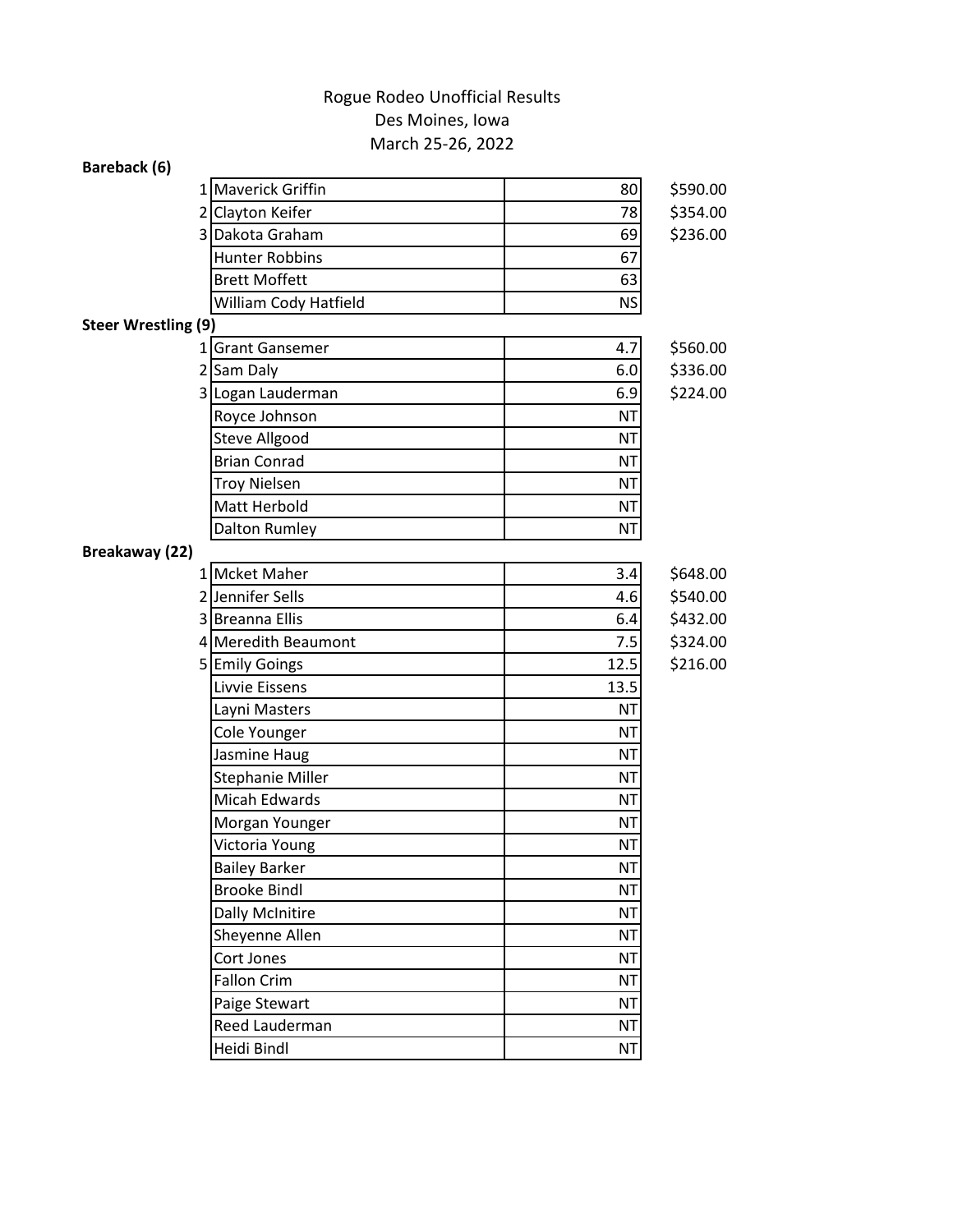## **Calf Roping (19)**

| 1 Gabriel Edwards       | 10.3 | \$768.00 |
|-------------------------|------|----------|
| 2 Jaxson Davis          | 10.6 | \$480.00 |
| 3 Dexter Davis          | 10.6 | \$480.00 |
| 4 Drake Foutch          | 11.2 | \$192.00 |
| Cody Huber              | 12.2 |          |
| Clay Ellis              | 13.4 |          |
| Will Jones              | 13.9 |          |
| <b>Colton Young</b>     | 16.7 |          |
| <b>Chance Fleming</b>   | 16.9 |          |
| Jackson Hudnut          | 17.6 |          |
| Dawson Davis            | 18.9 |          |
| Dallen McIntire         | 22.7 |          |
| Garrett Nietert         | ΝT   |          |
| Sam Swaim               | ΝT   |          |
| Dylan Heins             | ΝT   |          |
| <b>Andrew Samuelson</b> | NΤ   |          |
| Cole Edwards            | ΝT   |          |
| <b>Bill Huber</b>       | ΝT   |          |
| <b>Judd Grover</b>      | ΝT   |          |
|                         |      |          |

1 O40 Dan Davis 11.8 \$520.00 2 O40 PJ Foutch 12.2 \$312.00 3 O40 Shawn Samuelson 13.1 \$208.00

O40 Buck Sells 20.1 O40 Bill Huber 21.1 O40 Mark Edwards NT O40 John Phillips NT O40 Monte Dyer NT

## **Saddle Bronc (11)**

**O40 Calf Roping (8)**

|    | 1 Cody Crim            | 74        | \$632.00 |
|----|------------------------|-----------|----------|
|    | 2John Allen            | 73        | \$474.00 |
|    | 3 Cauy Taff            | 72        | \$316.00 |
| 41 | <b>Wyatt Wegener</b>   | 69        | \$158.00 |
|    | Chasen Kiefer          | 67        |          |
|    | <b>Colton Steiber</b>  | 59        |          |
|    | Lane Leeper            | <b>NS</b> |          |
|    | <b>Michael Perkins</b> | <b>NS</b> |          |
|    | <b>Jett Williams</b>   | <b>NS</b> |          |
|    | <b>Chase Gabriel</b>   | <b>NS</b> |          |
|    | Logan Allen            | <b>NS</b> |          |
|    |                        |           |          |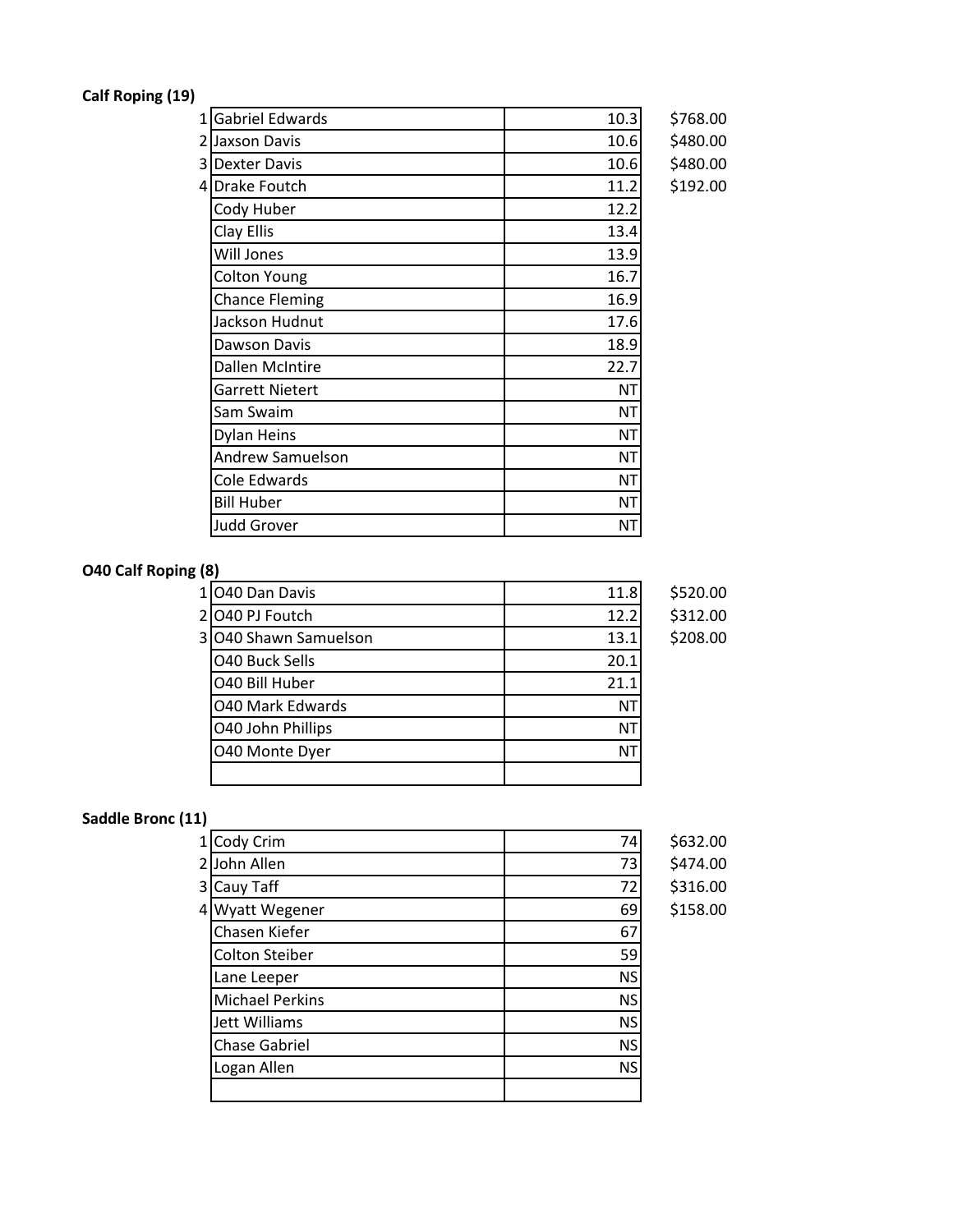**Team Roping (22)**

| 1 Hunter Martin / Joe Kane          | 7.2       | \$772.50 | \$772.50 |
|-------------------------------------|-----------|----------|----------|
| 2 Trent Schuldt / Chad Day          | 8.4       | \$643.75 | \$643.75 |
| 3 Judd Grover / Clay Ellis          | 10.6      | \$515.00 | \$515.00 |
| 4.5 David Herbold / Kyle Brueggeman | 13.8      | \$321.88 | \$321.88 |
| 4.5 Riley Weehler/Logan Allen       | 13.8      | \$321.88 | \$321.88 |
| Josh Mongan / Aaron Allen           | 14.4      |          |          |
| Dylan Breitsprecher / Lane Gray     | 16.0      |          |          |
| Joe Teague / Derrick Younger        | 16.1      |          |          |
| Brandon Vaske / Jackson Haug        | 17.8      |          |          |
| Drake Foutch / Trenton Collett      | 18.2      |          |          |
| Ryan Tharp / Aaron Porter           | <b>NT</b> |          |          |
| Zac Sprouse/Jed Martsching          | <b>NT</b> |          |          |
| Will George/Jace Steenhoek          | <b>NT</b> |          |          |
| Cash Tharp / Donnie McNeese         | <b>NT</b> |          |          |
| Cami Widmer/Neil Widmer             | <b>NT</b> |          |          |
| Cam Schroeder / Bub Goings          | <b>NT</b> |          |          |
| Travis Klingson / Greg Schroeder    | <b>NT</b> |          |          |
| Brad Cartwright / Josh Jay          | <b>NT</b> |          |          |
| <b>Brady Geidel/Justin Geidel</b>   | <b>NT</b> |          |          |
| Paxton Reece / Cole Werkman         | <b>NT</b> |          |          |
| Colton Weldon / Clay Hamaker        | <b>NT</b> |          |          |
| Chad Martin / Laramie Ogden         | <b>NT</b> |          |          |
| Randy Simmons / Chris Brennen       | <b>NT</b> |          |          |
| Will Jones/Trey Frank               | <b>NT</b> |          |          |
| Colby McCabe / Matt Herbold         | <b>NT</b> |          |          |
|                                     |           |          |          |
|                                     |           |          |          |
| 1 Rachel Werkman                    | 13.611    | \$945.40 |          |
| 2 Camy Gheer                        | 13.707    | \$782.40 |          |
| 3 Cheyenne Illes                    | 13.940    | \$619.40 |          |
| 4 Mallory Rock                      | 13.952    | \$456.40 |          |
| 5 Jayden Clair                      | 13.968    | \$293.40 |          |
| 6Bree Wilke                         | 13.998    | \$163.00 |          |
| Sara Boies                          | 14.009    |          |          |
| Joanna Haug                         | 14.156    |          |          |
| Justice Kramer                      | 14.197    |          |          |
| Halle O'Brien                       | 14.221    |          |          |
| Casey Lewis                         | 14.260    |          |          |
| Caitlyn Clair                       | 14.283    |          |          |
| Jessica Travis                      | 14.529    |          |          |
| Cassandra Vessley                   | 14.546    |          |          |
| <b>River Hamaker</b>                | 14.668    |          |          |
| Leigha Elliot                       | 14.729    |          |          |
| Danica Flora                        | 14.758    |          |          |
| Brianna Hepperley                   | 14.906    |          |          |
| Camryn Kreitzinger                  | 15.145    |          |          |
|                                     |           |          |          |

**Barrels (29)**